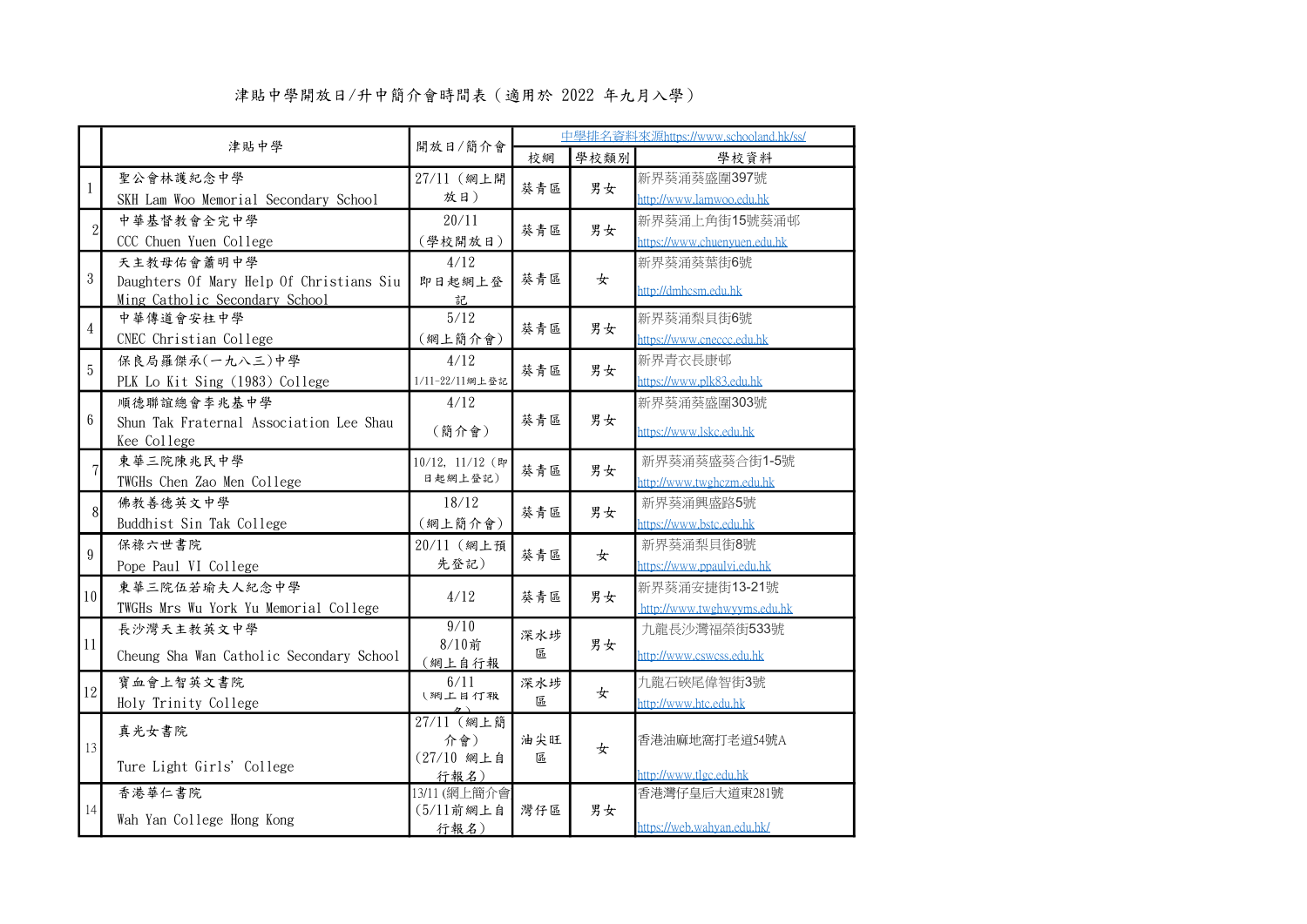## 直資中學入學申請時間表(適用於 2022 年九月入學)中學排名資料來源https://www.schooland.hk/ss/

|                | 直資中學                                                           | 開放日/簡介                                    |                   | 申請    |         | 學校資料                                                 |
|----------------|----------------------------------------------------------------|-------------------------------------------|-------------------|-------|---------|------------------------------------------------------|
|                |                                                                | 30/10 網上簡介會                               | 開始                | 截止    | Banding |                                                      |
| $\mathbf{1}$   | 協恩中學                                                           | (13/10-20/10網上                            | 23/10             | 4/11  | 1A      | 九龍九龍城農圃道1號                                           |
|                | Heep Yunn School                                               | 登記)                                       |                   |       |         | http://www.hys.edu.hk/#                              |
| $\overline{2}$ | 德望學校                                                           | 16/10 (27/9起網                             | 10/10             | 29/10 | 1A      | 九龍清水灣道303號                                           |
|                | Good Hope School                                               | 上登記)                                      |                   |       |         | https://www2.ghs.edu.hk/admission                    |
| 3              | 拔萃男書院                                                          | 本年暫停(網頁提<br>供去年簡介會影                       | 18/10             | 19/11 | 1A      | 九龍旺角亞皆老街131號                                         |
|                | Diocesan Boys' School                                          | $H$ )                                     |                   |       |         | https://www.dbs.edu.hk/                              |
| $\overline{4}$ | 聖保祿學校                                                          | 網頁提供簡介會影                                  | 即日                | 18/12 | 1A      | 香港銅鑼灣禮頓道140號                                         |
|                | St. Paul's Convent School                                      | 片                                         |                   |       |         | http://www.spcs.edu.hk/index00.htm                   |
| 5              | 聖保羅書院                                                          | 6/11                                      | 6/11              | 6/12  | 1A      | 香港般咸道67-69號                                          |
|                | St. Paul's College                                             |                                           |                   |       |         | http://www.spc.edu.hk/                               |
|                | 聖保羅男女中學                                                        |                                           | 1/11              | 19/11 |         | 香港麥當勞道33號                                            |
| $6\phantom{a}$ | St. Paul's Co-Educational College                              | 本年暫停                                      | 上午9時              | 下午四時  | 1A      | https://www.spcc.edu.hk/chi                          |
|                | 拔萃女書院                                                          |                                           |                   |       |         | 香港九龍佐敦道1號                                            |
|                | Diocesan Girls' School                                         | 不設簡介會                                     | 20/9              | 6/10  | 1A      | https://www.dgs.edu.hk/admissions/s1-application-chi |
| 8              | 保良局顏寶鈴書院                                                       | 27/11 (網上簡介                               |                   |       |         | 九龍土瓜灣崇安街26號                                          |
|                | PLK Ngan Po Ling College                                       | 會) (1/11起網上<br>登記)                        | 22/11             | 23/12 | $1A-1B$ | http://www.npl.edu.hk/en/main.php                    |
| 9              | 港大同學會書院                                                        | $27/11(3/11-$                             |                   |       | $1A-1B$ | 香港黄竹坑南風道9號                                           |
|                | HKUGA College                                                  | 17/11網上登記)                                | 3/11              | 6/12  |         | https://www.hkugac.edu.hk/                           |
| 10             | 聖士提反書院                                                         | 23-24/10 (學                               |                   |       |         | 香港赤柱東頭灣道22號                                          |
|                | St Stephen's College                                           | 校網頁)                                      | 27/9              | 3/12  | $1A-1B$ | https://www.ssc.edu.hk/en/site/index                 |
|                | 保良局維氏基金甲学                                                      | 體驗日13/11,                                 | 28/9              |       | 1B      | 將軍澳陶樂路8號                                             |
| 11             | Po Leung Kuk Laws Foundation<br>C <sub>0</sub> 11 <sub>0</sub> | 27/11(15/10 上午<br>8時網上登記)<br>30/10 (4/10- |                   | 3/12  |         | http://www.plklfc.edu.hk/                            |
|                | 優才(楊殷有娣)書院                                                     |                                           |                   |       |         | 將軍澳調景嶺嶺光街10號                                         |
| 12             | G.T. (Ellen Yeung) College                                     | 22/10致電登<br>$\leftrightarrow$             | 30/10             | 22/11 | 1B      | https://www.gtcollege.edu.hk/index.html              |
|                | 匯基書院(東九龍)                                                      | $6/11$ (網上開                               |                   |       |         | 九龍觀塘利安里2號                                            |
|                | 13 United Christian College (Kowloon                           | 放日,即日起網                                   | 4/10              | 29/12 | 1B      |                                                      |
|                | East)                                                          | 上登記)                                      |                   |       |         | https://www.uccke.edu.hk/                            |
| 14             | 基督教崇真中學                                                        | 31/10 (網上簡                                | 15/11             | 4/1   | 1B      | 九龍深水埗荔康街8號                                           |
|                | Tsung Tsin Christian Academy                                   | 介會)                                       |                   |       |         | https://www.ttca.edu.hk/                             |
| 15             | 播道書院                                                           | 網頁上收聽                                     | 2/11 (網上<br>申請再遞交 | 2/12  | 1B      | 新界將軍澳至善街七號                                           |
|                | Evangel College                                                |                                           | 表格)               |       |         | https://www.evangel.edu.hk/admission_s1.php          |

 $10$ 月中公佈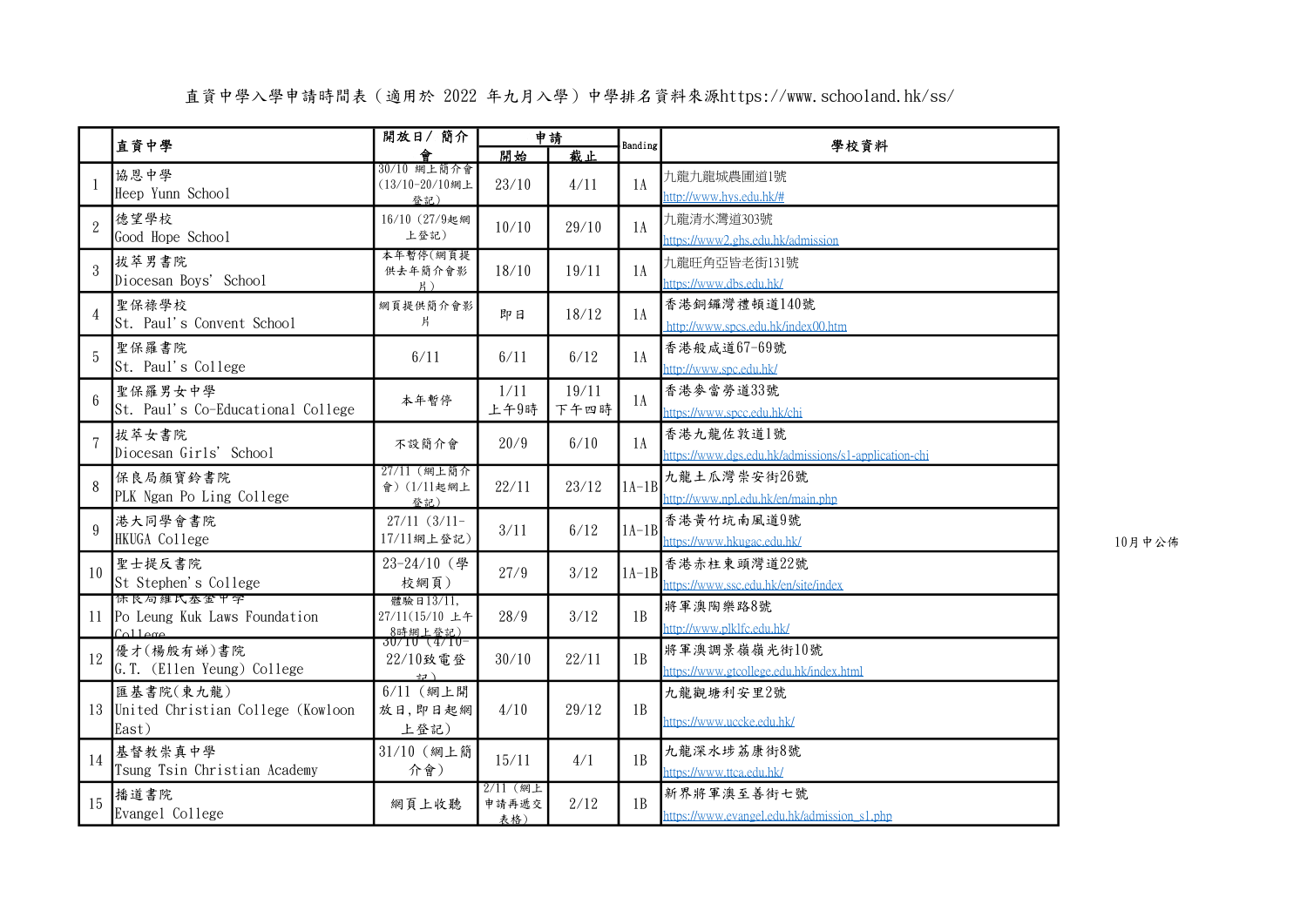| 16 | 浸大附屬學校王錦輝中小學<br>HKBU Affiliated School Wong Kam Fai 會) (即日起網上<br>Secondary and Primary School        | 20/11 (網上簡介<br>登記)                      | 20/11              | 24/12                             | 1B             | 沙田石門安睦里6號<br>https://www.hkbuas.edu.hk/                  |
|----|------------------------------------------------------------------------------------------------------|-----------------------------------------|--------------------|-----------------------------------|----------------|----------------------------------------------------------|
| 17 | 福建中學<br>Fukien Secondary School                                                                      | 27/11                                   | 4/10<br>上午9時       | 30/11<br>下午5時                     | 1B             | 九龍觀塘振華道83號<br>http://www.fms.edu.hk/                     |
| 18 | 英華書院<br>Ying Wa College                                                                              | $30/10$ $(18/10)$<br>早上8時開始網<br>上登記)    | 郵寄(即日)<br>親身(1/11) | 13/11                             | 1B             | 九龍深水埗英華街1號<br>https://www.yingwa.edu.hk/default.aspx     |
| 19 | 中華基金中學<br>The Chinese Foundation Secondary<br>School                                                 | 4/10上午9時起<br>網上登記                       | 6/9                | 14/12                             | $1B-1C$        | 香港小西灣富欣道9號<br>http://www.cfss.edu.hk/#                   |
| 20 | 聖瑪加利男女夹又甲小学<br>St. Margaret's Co-Educational<br>English Secondary and Primary<br>$\Omega_{\rm chod}$ | 待定                                      | 即日起                | 30/12                             | $1B-1C$        | 西九龍深旺道33號<br>www.smcesps.edu.hk                          |
| 21 | 香港管理專業協會李國寶中學<br>HKMA David Li Kwok Po College                                                       | 13/11 (網上簡介<br>會) (26/10-10/11<br>網上登記) | 4/11               | 24/12                             | $1B-1C$        | 九龍油蔴地海泓道8號<br>https://www.hkmadavidli.edu.hk             |
| 22 | 香港神託會培基書院<br>Stewards Pooi Kei College                                                               | 27-28/11 (網<br>上簡介會)                    | 即日                 | $6/12$ (書面<br>申請) 17/11<br>(網上申請) | <sub>1</sub> C | 新界沙田小瀝源路56號<br>https://www.spkc.edu.hk/                  |
| 23 | 香港青年協會李兆基書院<br>HKFYG Lee Shau Kee College                                                            | $28/11(1/11-$<br>12/11網上報<br>々 ヽ        | 1/11               | 17/11                             | 1 <sup>C</sup> | 新界天水圍天葵路12號<br>https://www.hlc.edu.hk/                   |
| 24 | 香港華人基督教聯會真道書院<br>HKCCCU Logos Academy                                                                | 待定                                      | 即日                 | 22/11                             | 2A             | 新界將軍澳勤學里1號<br>https://www.logosacademy.edu.hk/           |
| 25 | 羅定邦中學<br>Law Ting Pong Secondary School                                                              | 13/11-14/11 (即<br>日起網上登記)               | 即日                 | 4/12                              | $2A-2B$        | 新界大埔馬聰路8號<br>http://www.ltpss.edu.hk/                    |
| 26 | 港青基信書院<br>YMCA Of Hong Kong Christian College                                                        | 16/10(即日起<br>網上登記)                      | 即日                 | 26/10                             | 2B             | 大嶼山東涌松逸街2號<br>https://www.yhkcc.edu.hk/en/home/index.php |
| 27 | 中華基督教青年會中學<br>Chinese YMCA Secondary School                                                          | 20/11 (即日起網<br>上登記)                     | 即日                 | 30/11                             | $2B-2C$        | 新界天水圍天富苑<br>https://www.cymcass.edu.hk/                  |
| 28 | 地利亞修女紀念學校(百老匯)<br>Delia Memorial School (Broadway)                                                   | 待定                                      | 待定                 | 待定                                | 2C             | 九龍美孚百老匯街80-86號<br>http://www.deliabw.edu.hk/             |
| 29 | 基督教中國佈道會聖道迦南書院<br>ECF Saint Too Canaan College                                                       | 13/11, 12/12 (即<br>日起網上登記)              | 11/10              | 待定                                | 2C             | 九龍觀塘利安里6號<br>https://www.stcc.edu.hk/                    |
| 30 | 德信中學<br>Tak Sun Secondary School                                                                     | 20/11 (即日起網<br>上登記)                     | 1/11               | 2/1                               | 2C             | 沙田馬鞍山寧泰路27號<br>https://www.tsss.edu.hk/                  |

(10月尾公佈)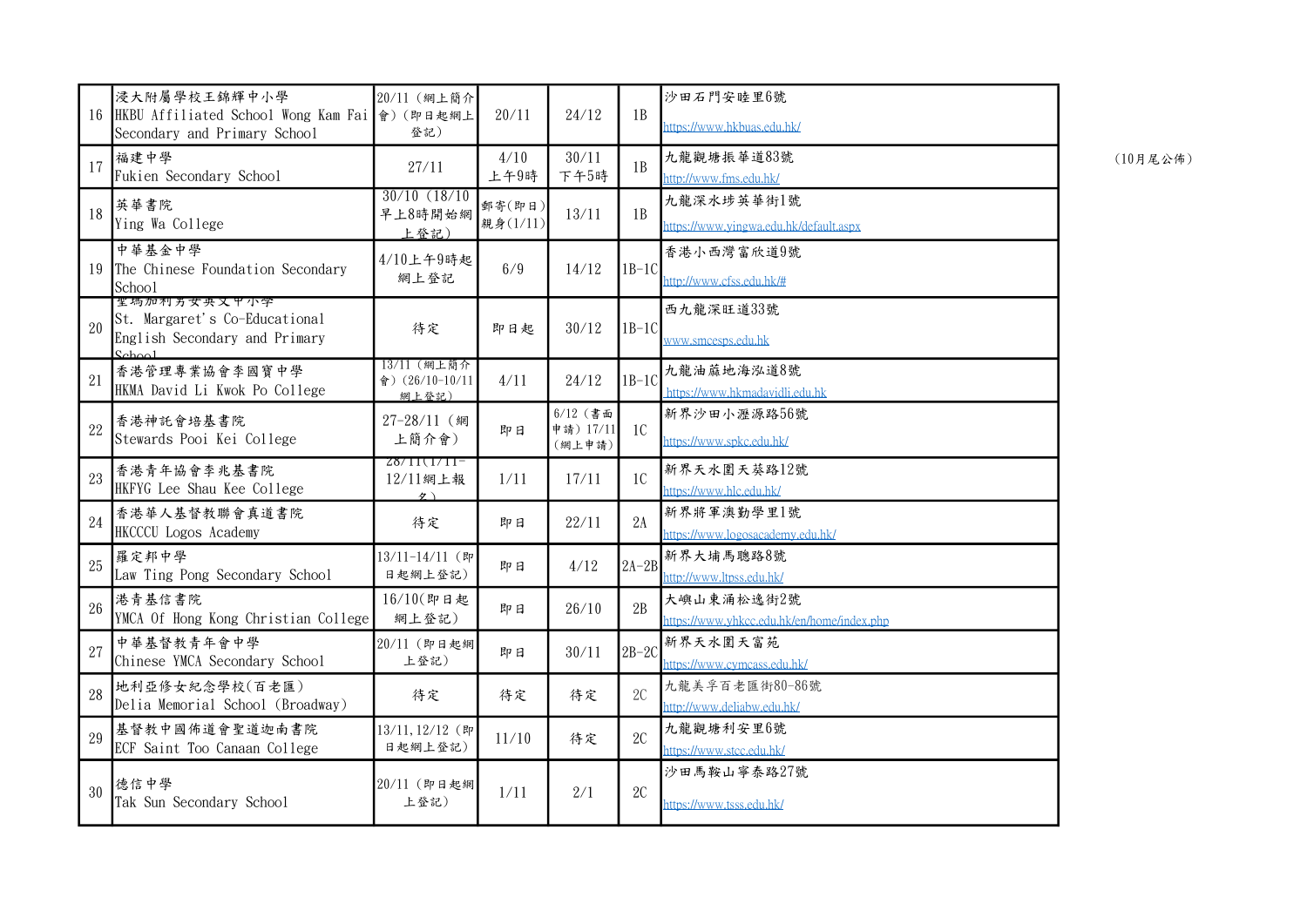| 31 | 林大輝中學<br>Lam Tai Fai College                                       | 20/11                                                    | 20/11                   | 至額滿        | 2C      | 新界沙田銀城街25號<br>https://www.ltfc.edu.hk/Website/                                  |
|----|--------------------------------------------------------------------|----------------------------------------------------------|-------------------------|------------|---------|---------------------------------------------------------------------------------|
| 32 | 孔聖堂中學<br>Confucius Hall Secondary School                           | 網上預約參觀                                                   | 即日                      | 待定         | $2C-3A$ | 香港加路連山道77號<br>https://www.chss.edu.hk/zh-hant/                                  |
| 33 | 陳樹渠紀念中學<br>Chan Shu Kui Memorial School                            | 待定                                                       | 待定                      | 待定         | 3A      | 九龍又一村達之路10號<br>http://www.cskms.edu.hk/new_web/index.php                        |
| 34 | 地利亞修女紀念學校(協和)<br>Delia Memorial School (Hip Wo)                    | 待定                                                       | 1/9                     | $\sqrt{2}$ | 3A      | 九龍觀塘協和街221號<br>https://www.deliahw.edu.hk/                                      |
| 35 | 萬鈞匯知中學<br>Man Kwan QualiEd College                                 | 27/11 (網上登<br>記)                                         | 即日                      | 待定         | 3A      | 新界將軍澳勤學里2號<br>https://www.qualiedcollege.edu.hk/index/customIndex.aspx          |
| 36 | 佛教筏可紀念中學<br>Buddhist Fat Ho Memorial College                       | 待定                                                       | 1/11                    | 31/8       | 3C      | 大嶼山大澳大澳道99號<br>http://www.bfhmc.edu.hk/content.php?id=1075&lng=zh-hk            |
| 37 | 地利亞修女紀念學校(協和二中)<br>Delia Memorial School (Hip Wo No. 2<br>College) | 待定                                                       | 待定                      | 待定         | 3C      | 九龍觀塘協和街223號<br>https://www.deliahw2.edu.hk/                                     |
| 38 | 地利亞修女紀念學校(吉利徑)<br>Delia Memorial School (Glee Path)                | 網上預約參觀                                                   | 即日                      | 6/12       | 3C      | 九龍美孚吉利徑1-3號<br>http://www.deliagp.edu.hk/                                       |
| 39 | 啟思中學<br>Creative Secondary School                                  | $6/10$ , $28/10$ ,<br>$11/11$ , $25/11$ ,<br>27/1 (網上登記) | 6/9                     | 30/11      |         | 西貢區將軍澳蓬萊路3號<br>https://www.css.edu.hk/                                          |
| 40 | 基督教香港信義會宏信書院<br>ELCHK Lutheran Academy                             | $28/10({\frac{1}{2}})$<br>29/10(廣) 網上簡介<br>會 (網上登記)      | 20/9                    | 15/11      |         | 香港新界欖口村路25號<br>https://eclass.luac.edu.hk/src/module/online_adm/?t=general_info |
| 41 | 香港兆基創意書院<br>HKICC Lee Shau Kee School Of<br>Creativity             | 30/11, 12/11,<br>4/12 (網上簡介<br>會)                        | 待定 (必須<br>先出席網上<br>簡介會) | 待定         |         | 九龍聯合道135號<br>https://www.creativehk.edu.hk/                                     |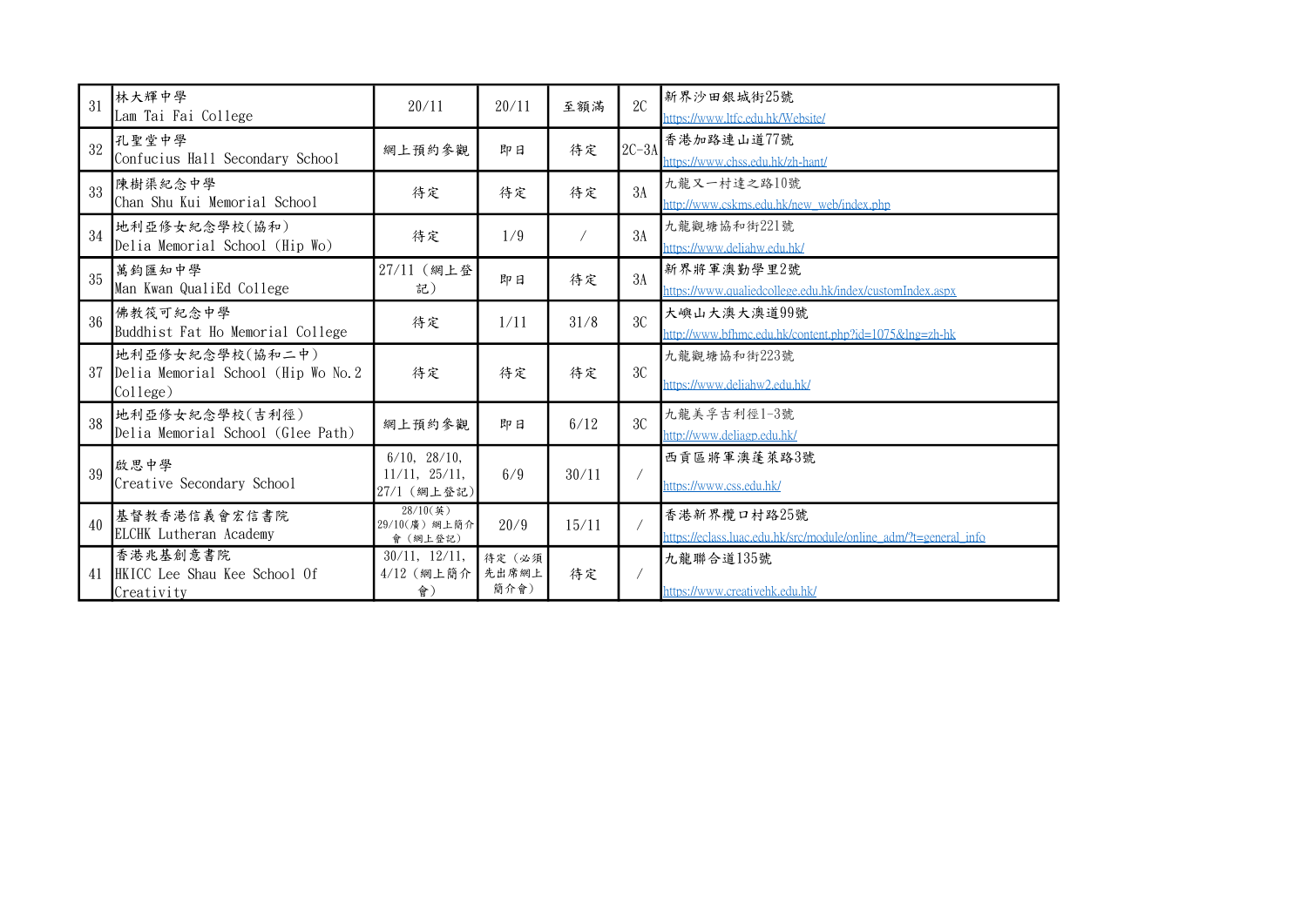參與中學學位分配辦法的直資中學(適用於 2022 年九月入學)中學排名資料來源https://www.schooland.hk/ss/

|                 | 直資中學                                                         | 開放日/簡<br>介會         | 申請<br>截止<br>開始 |            | Banding        | 學校資料                                                                                                       |
|-----------------|--------------------------------------------------------------|---------------------|----------------|------------|----------------|------------------------------------------------------------------------------------------------------------|
|                 | 培僑書院<br>Pui Kiu College                                      | 待定                  | 29/11          | 14/1       | 1B             | 沙田大圍大圍新村路1號<br>www.puikiucollege.edu.hk                                                                    |
| $\overline{2}$  | 香島中學<br>Heung To Middle School                               | 4/12 (網上<br>登記)     | 6/7            | $\sqrt{2}$ | 1 <sup>C</sup> | 龍<br>東<br>33<br>號<br>九<br>大<br>坑<br>桃<br>源<br>街<br>中學學位分配辨法學額60個,自留學額60-70個<br>https://www.heungto.edu.hk/ |
| $\mathcal{S}$   | 基督教香港信義會心誠中學<br>Fanling Lutheran Secondary School            | 11/12 即日<br>起網上登記   |                | $\sqrt{2}$ | 2C             | 新界粉嶺馬會道270號<br>https://www.flss.edu.hk/                                                                    |
| $\overline{4}$  | 漢華中學<br>Hon Wah College                                      | 4/12 即日起<br>網上登記    | 待定             | 待定         | 2C             | 香港柴灣小西灣富欣道3號<br>http://www.honwah.edu.hk/hwpage1/index.htm                                                 |
| $\overline{5}$  | 慕光英文書院<br>Mu Kuang English School                            | 待定                  | 3/1            | 17/1       | $2C-3A$        | 九龍觀塘功樂道55號<br>http://www.mukuang.edu.hk/                                                                   |
| $6\overline{6}$ | 蘇浙公學<br>Kiangsu-Chekiang College                             | 16/10即日<br>起網上登記    | 3/1            | 17/1       | 3A             | 港<br>寶<br>道<br>$\overline{20}$<br>香<br>號<br>馬<br>山<br>中學學位分配辦法學額30個<br>https://www.kccnp.info/             |
| $\overline{7}$  | 創知中學<br>Scientia Secondary School                            | 5/12 即日起網<br>上登記    | 3/1            | 17/1       | 3A             | 九龍何文田公主道14號<br>http://www.scientia.edu.hk/index.php                                                        |
| 8               | 大埔三育中學<br>Tai Po Sam Yuk Secondary School                    | 待定                  | 3/1            | 17/1       | 3A             | 新界大埔大埔頭徑2號<br>http://www.tpsy.edu.hk/                                                                      |
| 9               | 將軍澳香島中學<br>Heung To Secondary School (Tseung)<br>$Kwan$ $0)$ | 待定                  | 3/1            | 17/1       | 3B             | 新界將軍澳勤學里4號<br>https://www.tko.heungto.net/index.php/zh/                                                    |
| 10              | 天水圍香島中學<br>Heung To Middle School (Tin Shui<br>Wai)          | $11/12$ 即日<br>起網上登記 | 待定             | 待定         | 3B             | 新界天水圍天暉路8號<br>https://www.heungto.net/index/customIndex.aspx                                               |